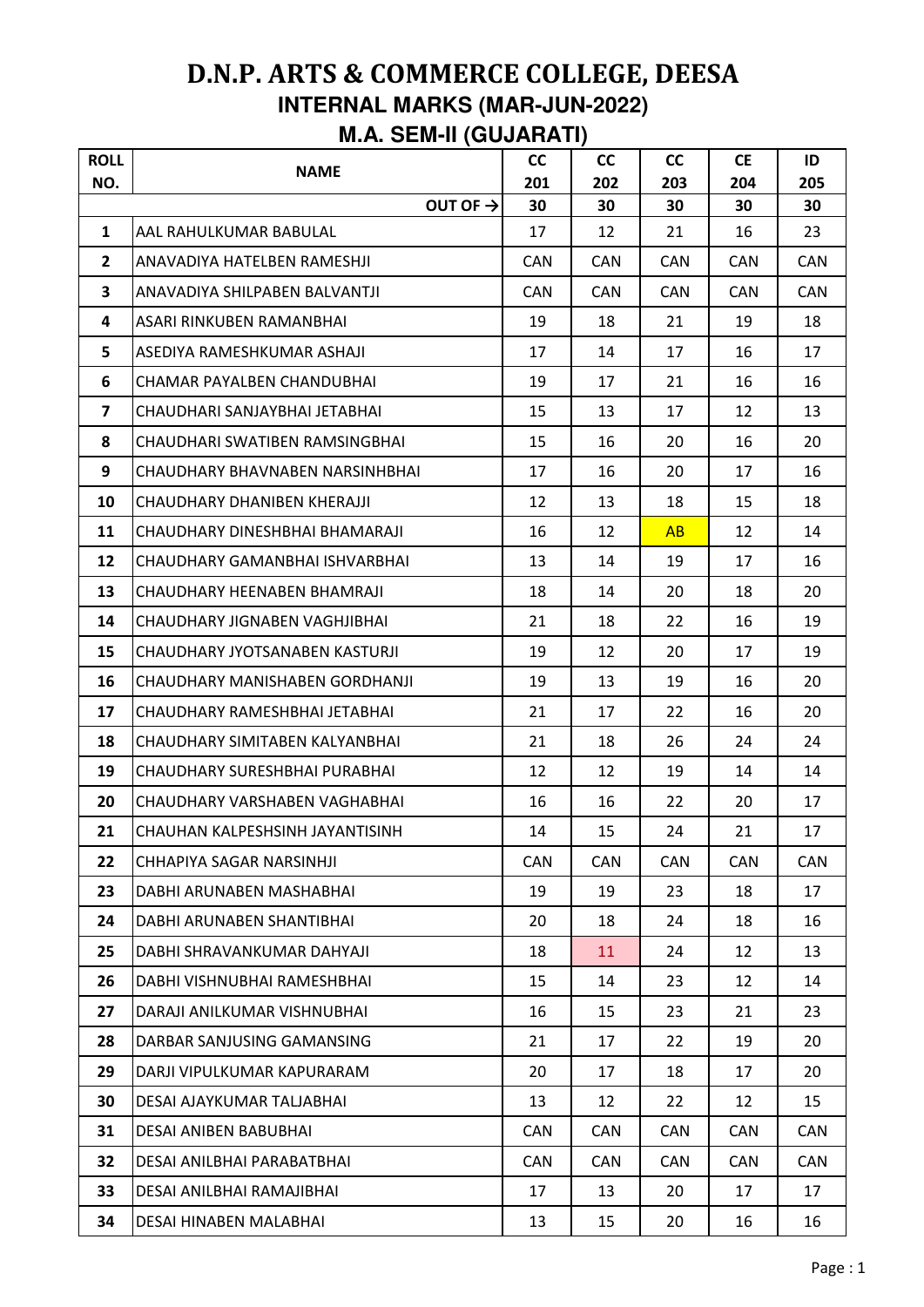| <b>ROLL</b><br>NO. | <b>NAME</b>                        | <b>CC</b><br>201 | cc<br>202  | <b>CC</b><br>203 | <b>CE</b><br>204 | ID<br>205      |
|--------------------|------------------------------------|------------------|------------|------------------|------------------|----------------|
|                    | OUT OF $\rightarrow$               | 30               | 30         | 30               | 30               | 30             |
| 35                 | <b>DESAI JEEGARBHAI PIRABHAI</b>   | 16               | 13         | 19               | 12               | 17             |
| 36                 | DESAI KINJALBEN PANCHABHAI         | 15               | 12         | 20               | 14               | 16             |
| 37                 | DESAI PINABEN KURASHIBHAI          | 19               | 16         | 21               | 17               | 17             |
| 38                 | DESAI PINALEBN PARABATBHAI         | 15               | 13         | 21               | 14               | 16             |
| 39                 | DESAI SAGARBHAI NAVGHANBHAI        | 12               | 17         | 23               | 16               | 19             |
| 40                 | DESAI SONALBEN MAGANBHAI           | 21               | 14         | 24               | 21               | 24             |
| 41                 | DEVDA JASHPALKUMAR ASHOKKUMAR      | 15               | 18         | 21               | 18               | 16             |
| 42                 | DEVU SHANTIBEN JAMABHAI            | 18               | 17         | 24               | 16               | 19             |
| 43                 | GADHAVI MUKESHDAN HAMIRDAN         | 14               | 12         | 19               | 12               | 9 <sup>°</sup> |
| 44                 | GALCHAR MAHENDRABHAI BABUBHAI      | 15               | 16         | 21               | 16               | 16             |
| 45                 | GAVARIYA DINESHKUMAR RAMESHJI      | 16               | 14         | 23               | 16               | 15             |
| 46                 | <b>GELOT NEHABEN DEVCHANDBHAI</b>  | 19               | 15         | 18               | 16               | 19             |
| 47                 | <b>GHORI ALFISHABANU AFJALKHAN</b> | 25               | 18         | 26               | 18               | 24             |
| 48                 | <b>ITOLIYA RAHULJI KARAMSHIJI</b>  | 19               | 12         | 23               | 14               | 18             |
| 49                 | JADAV MUKESHBHAI DHANARAM          | 13               | 13         | 22               | 13               | 15             |
| 50                 | JOSHI JANAKIBEN TARACHAND          | 20               | 18         | 25               | 17               | 19             |
| 51                 | JOSHI KINJALBEN RANCHHODBHAI       | 21               | 17         | 24               | 22               | 22             |
| 52                 | KHARADI ATULKUMAR JAYANTILAL       | 20               | 14         | 22               | 15               | 18             |
| 53                 | KHODANIYA RAHULJI ASHOKJI          | 13               | 11         | 18               | 13               | 15             |
| 54                 | KHUHA BRIJESHKUMAR VIJAYBHAI       | <b>CAN</b>       | <b>CAN</b> | <b>CAN</b>       | <b>CAN</b>       | <b>CAN</b>     |
| 55                 | MAJIRANA KAUSHALYABEN ASHOKBHAI    | 12               | 14         | 18               | 14               | 14             |
| 56                 | MAKAWANA MANISHABEN DASHARATHJI    | 19               | 13         | 22               | 16               | 17             |
| 57                 | MAKVANA CHETANKUMAR NARANBHAI      | 13               | 12         | 19               | 14               | 15             |
| 58                 | MALI MANISHABEN DIPAJI             | 21               | 18         | 21               | 18               | 19             |
| 59                 | MEHARIYA KAVITABEN BABULAL         | 18               | 16         | 22               | 13               | 19             |
| 60                 | MODI DASHRATHBHAI UTTAMBHAI        | 20               | 16         | 23               | 14               | 18             |
| 61                 | NAAI SACHIN BHIKHABHAI             | <b>CAN</b>       | <b>CAN</b> | <b>CAN</b>       | <b>CAN</b>       | <b>CAN</b>     |
| 62                 | NAI VIJAYKUMAR BHAVANBHAI          | 17               | 17         | 20               | 16               | 20             |
| 63                 | NAYI HINABEN BHALABHAI             | 23               | 18         | 23               | 18               | 25             |
| 64                 | NAYI RINKAL DASHRATHBHAI           | 22               | 21         | 27               | 21               | 25             |
| 65                 | NAYI SAXIBEN DINESHBHAI            | 16               | 14         | 22               | 14               | 18             |
| 66                 | NOGOH KINJALBEN MOHANBHAI          | 21               | 18         | 24               | 17               | 22             |
| 67                 | PADHIYAR BHAVANABEN VAKTAJI        | 20               | 15         | 25               | 16               | 20             |
| 68                 | PADHIYAR PRIYANKABEN DINESHKUMAR   | 21               | 21         | 25               | 18               | 25             |
| 69                 | PADHIYAR RAHULKUMAR PRAHLADJI      | 12               | 12         | 18               | 12               | 17             |
| 70                 | PANDYA ASHABEN POPATLAL            | 16               | 18         | 22               | 12               | 20             |
| 71                 | PANDYA USHABEN SHANKARLAL          | 14               | 12         | 19               | 13               | 13             |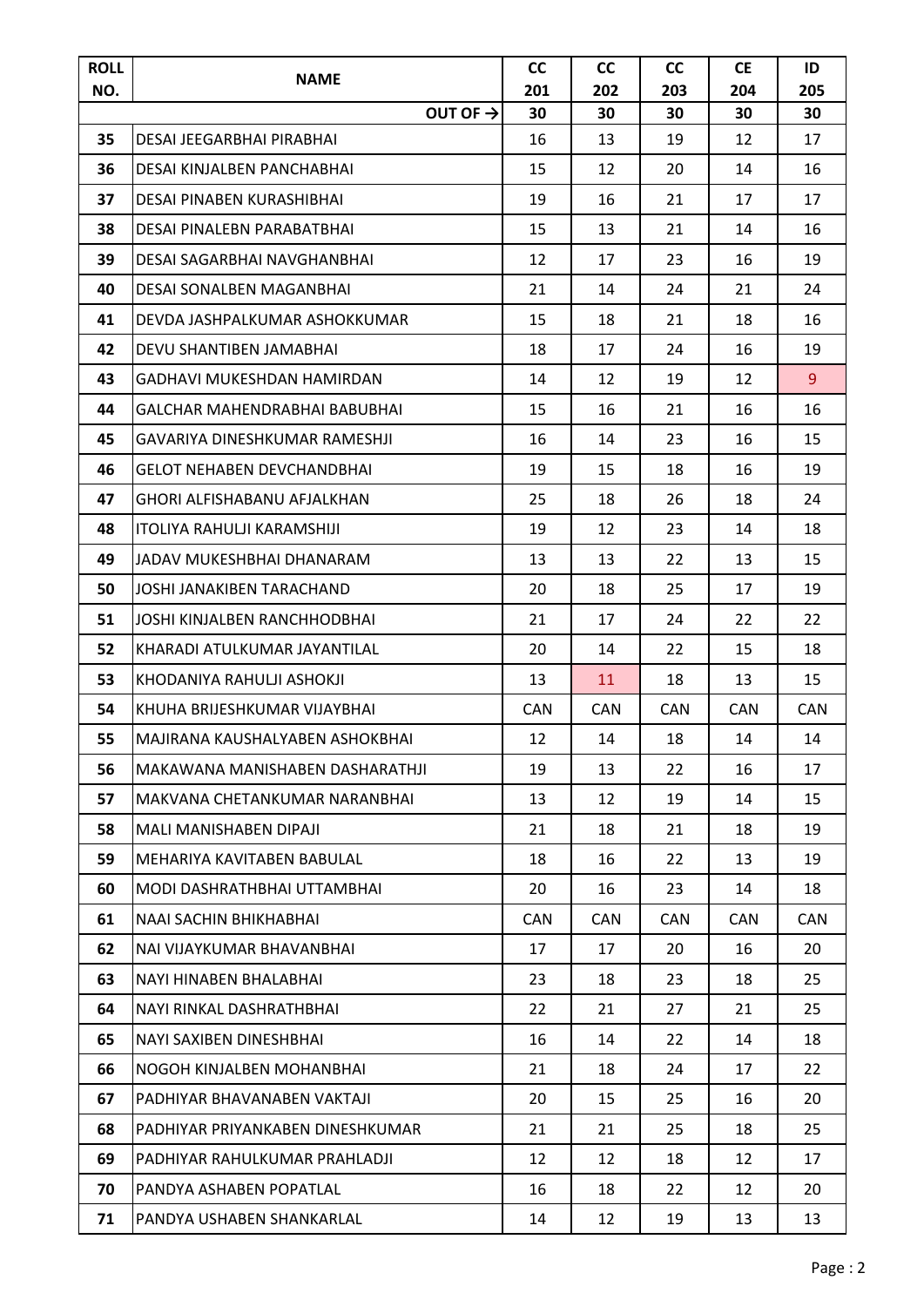| <b>ROLL</b><br>NO. | <b>NAME</b>                       | <b>CC</b><br>201 | cc<br>202  | cc<br>203  | <b>CE</b><br>204 | ID<br>205  |
|--------------------|-----------------------------------|------------------|------------|------------|------------------|------------|
|                    | OUT OF $\rightarrow$              | 30               | 30         | 30         | 30               | 30         |
| 72                 | PARAMAR DAMAYANTIBEN RAMJIBHAI    | 21               | 18         | 18         | 18               | 19         |
| 73                 | PARAMAR TINKALBEN BABUBHAI        | 16               | 14         | 17         | 15               | 17         |
| 74                 | PARMAR ALPESHBHAI MASROOBHAI      | 15               | 12         | 18         | 16               | 9          |
| 75                 | PARMAR JYOTIBEN ISHVARBHAI        | 13               | 15         | 21         | 13               | 17         |
| 76                 | PARMAR JYOTSNABEN ARJANBHAI       | 15               | 12         | 19         | 12               | 15         |
| 77                 | PARMAR PARESHKUMAR RAJESHKUMAR    | 12               | 12         | 18         | 12               | 14         |
| 78                 | PARMAR POONAMBEN ASHOKJI          | 22               | 20         | 22         | 21               | 18         |
| 79                 | PARMAR RAHULBHAI ISHVARBHAI       | 19               | 12         | 18         | 13               | 13         |
| 80                 | PARMAR SANJAYBHAI JYANTILAL       | 13               | 12         | 18         | 12               | 13         |
| 81                 | PARMAR SHAILESHKUMAR NARANBHAI    | 12               | 11         | 19         | 12               | 14         |
| 82                 | PATEL UNNATIBEN GOVINDBHAI        | 23               | 16         | 23         | 15               | 20         |
| 83                 | PRAJAPATI ANJANABEN KIRTIBHAI     | 15               | 15         | 23         | 14               | 19         |
| 84                 | PRAJAPATI DIPAKKUMAR KARAMSHIBHAI | <b>CAN</b>       | <b>CAN</b> | <b>CAN</b> | <b>CAN</b>       | <b>CAN</b> |
| 85                 | PRAJAPATI KISHANKUMAR GOPALBHAI   | <b>CAN</b>       | <b>CAN</b> | <b>CAN</b> | CAN.             | <b>CAN</b> |
| 86                 | PRAJAPATI MAULESHBHAI CHETANBHAI  | 17               | 14         | 20         | 5                | 17         |
| 87                 | PRAJAPATI RAMESHBHAI FAKIRBHAI    | 15               | 13         | 16         | 12               | 15         |
| 88                 | PRAJAPATI SANGITA PARASHBHAI      | <b>CAN</b>       | <b>CAN</b> | <b>CAN</b> | <b>CAN</b>       | <b>CAN</b> |
| 89                 | PRAJAPATI VIRALKUMAR RAMESHBHAI   | 18               | 14         | 20         | 16               | 15         |
| 90                 | RABARI ANILABEN DAHYABHAI         | 15               | 12         | 17         | 16               | 15         |
| 91                 | RABARI BHAVESHKUMAR TEJABHAI      | 13               | 12         | 20         | 13               | 13         |
| 92                 | RABARI KINJALBEN VAHAJIBHAI       | 19               | 17         | 22         | 14               | 15         |
| 93                 | RABARI PRIYANKABEN PARABATBHAI    | 19               | 16         | 19         | 15               | 20         |
| 94                 | RABARI REKHABEN ISHVARBHAI        | 19               | 16         | 23         | 16               | 18         |
| 95                 | RABARI RINKUBEN ISHVARBHAI        | 18               | 12         | 23         | 17               | 15         |
| 96                 | RAJGOR MITTAL GANPATLAL           | 24               | 16         | 21         | 21               | 25         |
| 97                 | RATHOD PUJABEN ASHOKBHAI          | 21               | 13         | 17         | 18               | 19         |
| 98                 | RAVAL RAJUBHAI BALVANTBHAI        | 19               | 12         | 20         | 14               | 13         |
| 99                 | SANKHALA PRAKASHKUMAR SHIVABHAI   | 20               | 15         | 20         | 15               | 15         |
| 100                | ISANKHALA PRAVINKUMAR SHANKARJI   | <b>CAN</b>       | <b>CAN</b> | <b>CAN</b> | CAN              | CAN        |
| 101                | ISHARMA AKSHAYKUMAR BHARATBHAI    | 14               | 12         | 17         | 12               | 13         |
| 102                | SOLANKI BHARTIBEN BALAVANTBHAI    | 19               | 18         | 22         | 18               | 17         |
| 103                | SOLANKI HEMJIKUMAR CHATARAJI      | 15               | 12         | 18         | 13               | 15         |
| 104                | ISOLANKI MINABEN RAJANBHAI        | 15               | 16         | 20         | 18               | 19         |
| 105                | SOLANKI MONIKABEN SHIVAJI         | 19               | 16         | 20         | 14               | 18         |
| 106                | SOLANKI URMILABEN RAVJIBHAI       | 17               | 12         | 24         | 18               | 15         |
| 107                | SUTHAR DIPTIBEN POONAMCHAND       | 21               | 16         | 20         | 20               | 15         |
| 108                | <b>SUTHAR HETALBEN NAGJIBHAI</b>  | 21               | 17         | 22         | 19               | 17         |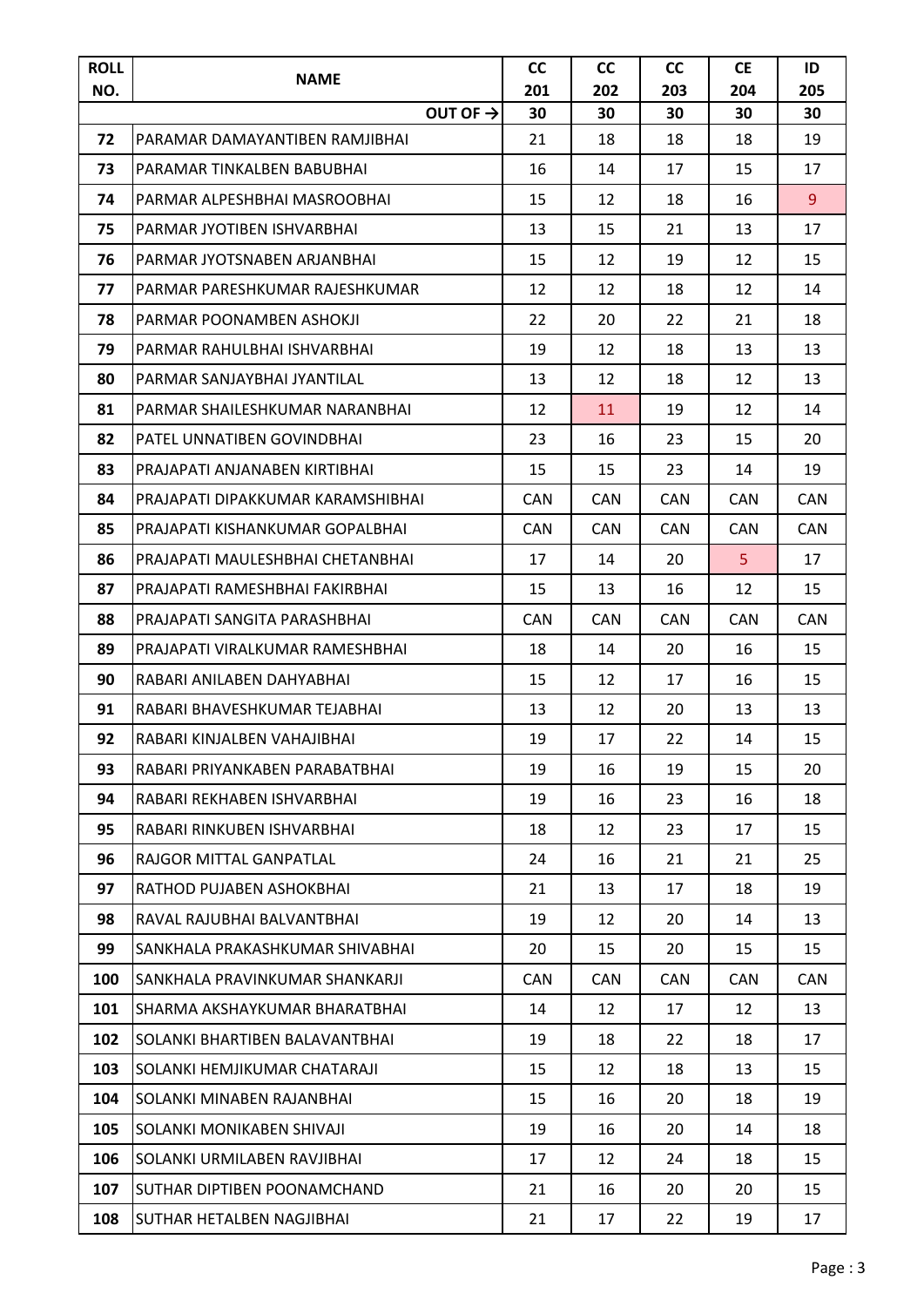| <b>ROLL</b><br>NO. | <b>NAME</b>                        | <b>CC</b><br>201 | cc<br>202  | <b>CC</b><br>203 | <b>CE</b><br>204 | ID<br>205 |
|--------------------|------------------------------------|------------------|------------|------------------|------------------|-----------|
|                    | OUT OF $\rightarrow$               | 30               | 30         | 30               | 30               | 30        |
| 109                | THAKOR CHELBHA SOMAJI              | 15               | 13         | 19               | 14               | 16        |
| 110                | ITHAKOR DALAJI KHETAJI             | 19               | 13         | 21               | 18               | 15        |
| 111                | THAKOR KINJALBEN CHANDANSINH       | 17               | 13         | 18               | 18               | 15        |
| 112                | THAKOR PEENJALBEN KAMSHIHJI        | 17               | 17         | 26               | 17               | 18        |
| 113                | THAKOR URMILABEN CHANDANSINH       | 19               | 14         | 20               | 18               | 17        |
| 114                | ITRIVEDI BHUMIKABEN LAVJIBHAI      | 14               | 14         | 18               | 16               | 19        |
| 115                | TRIVEDI HIMANSIBEN SANJAYBHAI      | 14               | 14         | 19               | 14               | 18        |
| 116                | TRIVEDI KHUSHBUBEN DINESHKUMAR     | 21               | 16         | 22               | 16               | 15        |
| 117                | VAGHELA HASMUKHJI BALVATJI         | 16               | 12         | 17               | 15               | 15        |
| 118                | VAGHELA KANUJI JAGSIJI             | <b>CAN</b>       | <b>CAN</b> | <b>CAN</b>       | <b>CAN</b>       | CAN       |
| 119                | VAGHELA NAYNABEN KANTIBHAI         | 15               | 16         | 20               | 20               | 19        |
| 120                | VAGHELA PINKYBEN KIRANJI           | AB               | AB         | 21               | 17               | 18        |
| 121                | <b>VARDE KRUTI VASUDEV</b>         | 20               | 15         | 18               | 13               | 16        |
| 122                | VARECHA SAGARKUMAR PARMABHAI       | 16               | 14         | 17               | 14               | 19        |
| 123                | <b>VORA DHARATIBEN TARACHAND</b>   | 14               | 14         | 22               | 13               | 14        |
| 124                | VYAS DIVYABEN JAGADISHBHAI         | 20               | 18         | 22               | 16               | 19        |
| 125                | <b>BHUNESHA VISHAL NARANJI</b>     | 14               | 12         | 17               | 13               | 13        |
| 126                | DIYA SHAMALAJI KEVAJI              | <b>CAN</b>       | <b>CAN</b> | <b>CAN</b>       | <b>CAN</b>       | CAN       |
| 127                | KHAMBHALA KOMALBEN JORABHAI        | 12               | 14         | 18               | 14               | 15        |
| 128                | KOLI MUKESHBHAI ASHABHAI           | 17               | 12         | 22               | 16               | 15        |
| 129                | PANCHAL VISHALKUMAR JIVANLAL       | <b>CAN</b>       | CAN        | <b>CAN</b>       | <b>CAN</b>       | CAN       |
| 130                | PRAJAPATI KINALBEN DASHRATHBHAI    | 16               | 15         | 20               | 18               | 15        |
| 131                | PRAJAPATI PIYUSHKUMAR DINESHBHAI   | 12               | 12         | 17               | 12               | 13        |
| 132                | SAINI CHIRAG SATISHCHANDRA         | 13               | 12         | 16               | 12               | 12        |
| 133                | SOLNKI JASHUBHA ANARJI             | 14               | 12         | 19               | 14               | 13        |
| 134                | THAKOR KANUSINH SHRAVANJI          | 14               | 12         | 18               | 13               | 13        |
| 135                | ANAVADIYA RITA KANTIBHAI           | 20               | 14         | 20               | 21               | 15        |
| 136                | CHAMACHIYA TEJALBEN KANAIYALAL     | 19               | 13         | 20               | 16               | 16        |
| 137                | CHHEPA ARATIBEN MANSANGJI          | 14               | 12         | 18               | 12               | 17        |
| 138                | JOSHI DRASHTIBEN JAYDEVBHAI        | 22               | 16         | 21               | 16               | 22        |
| 139                | RAJPUT JASHVEERSINH DEVUSINH       | 14               | 12         | 16               | 12               | 15        |
| 140                | SHRIMALI URVASHIBEN PARSHOTTAMBHAI | 14               | 14         | 22               | 16               | 15        |
| 141                | SOLANKI MANISHKUMAR NAGJIJI        | 17               | 16         | 25               | 18               | 19        |
| 142                | THAVRANI ARTIBEN VELAJIBHAI        | 13               | 13         | 20               | 18               | 18        |
| 143                | CHAUDHARY LEELABEN GORDHANJI       | 17               | 14         | 22               | 15               | 16        |
| 144                | CHAUDHARY REKHABEN TAJAJI          | 12               | 12         | 17               | 12               | 15        |
| 145                | DAVE MEGHABEN MAYURBHAI            | 14               | 18         | 24               | 21               | 22        |